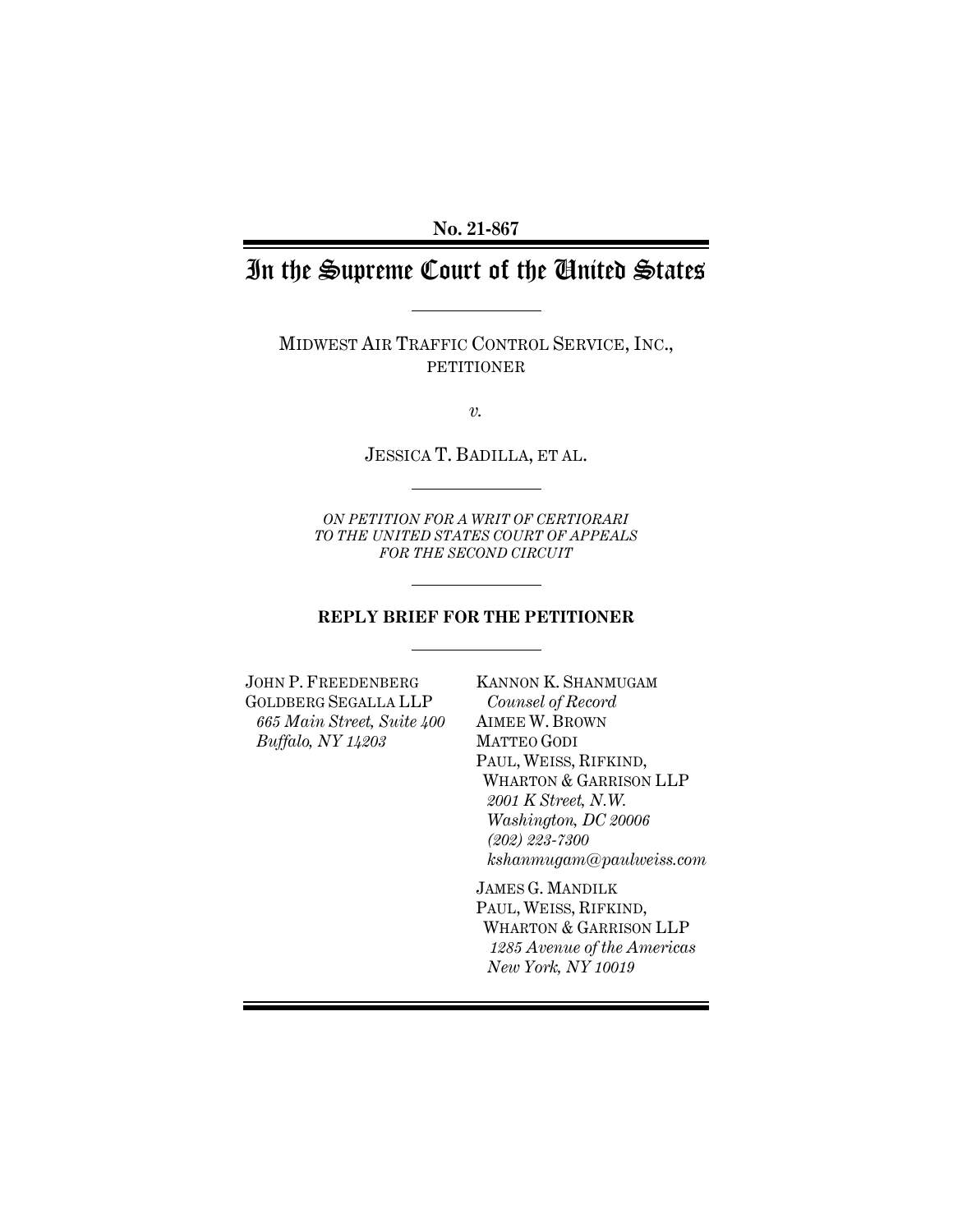### **TABLE OF CONTENTS**

| A. Respondents acknowledge a conflict |
|---------------------------------------|
|                                       |
| B. This case is an optimal vehicle    |
|                                       |

#### **TABLE OF AUTHORITIES**

#### Cases:

| Al Shimari v. CACI International, Inc.,          |
|--------------------------------------------------|
|                                                  |
| Boyle v. United Technologies Corp.,              |
|                                                  |
| Harris v. Kellogg Brown & Root Services, Inc.,   |
| 724 F.3d 458 (3d Cir. 2013),                     |
| cert. denied, 574 U.S. 1120 (2015)  3, 4, 6, 7   |
| KBR, Inc., Burn Pit Litigation, In re,           |
| 744 F.3d 326 (4th Cir. 2014),                    |
| cert. denied, 574 U.S. 1120 (2015)  3, 4, 6, 7   |
| Koohi v. United States,                          |
| 976 F.2d 1328 (9th Cir. 1992),                   |
|                                                  |
| Saleh v. Titan Corp.,                            |
| 580 F.3d 1 (D.C. Cir. 2009),                     |
|                                                  |
| Statute:                                         |
|                                                  |
| Miscellaneous:                                   |
| Patty Nieberg, Contractor Plane Crash Case Looks |
| to SCOTUS on Immunity Issue, Bloomberg           |
| Law (Apr. 4, 2022) $\le$ news.bloomberglaw.com/  |
| us-law-week/contractor-plane-crash-case-         |
|                                                  |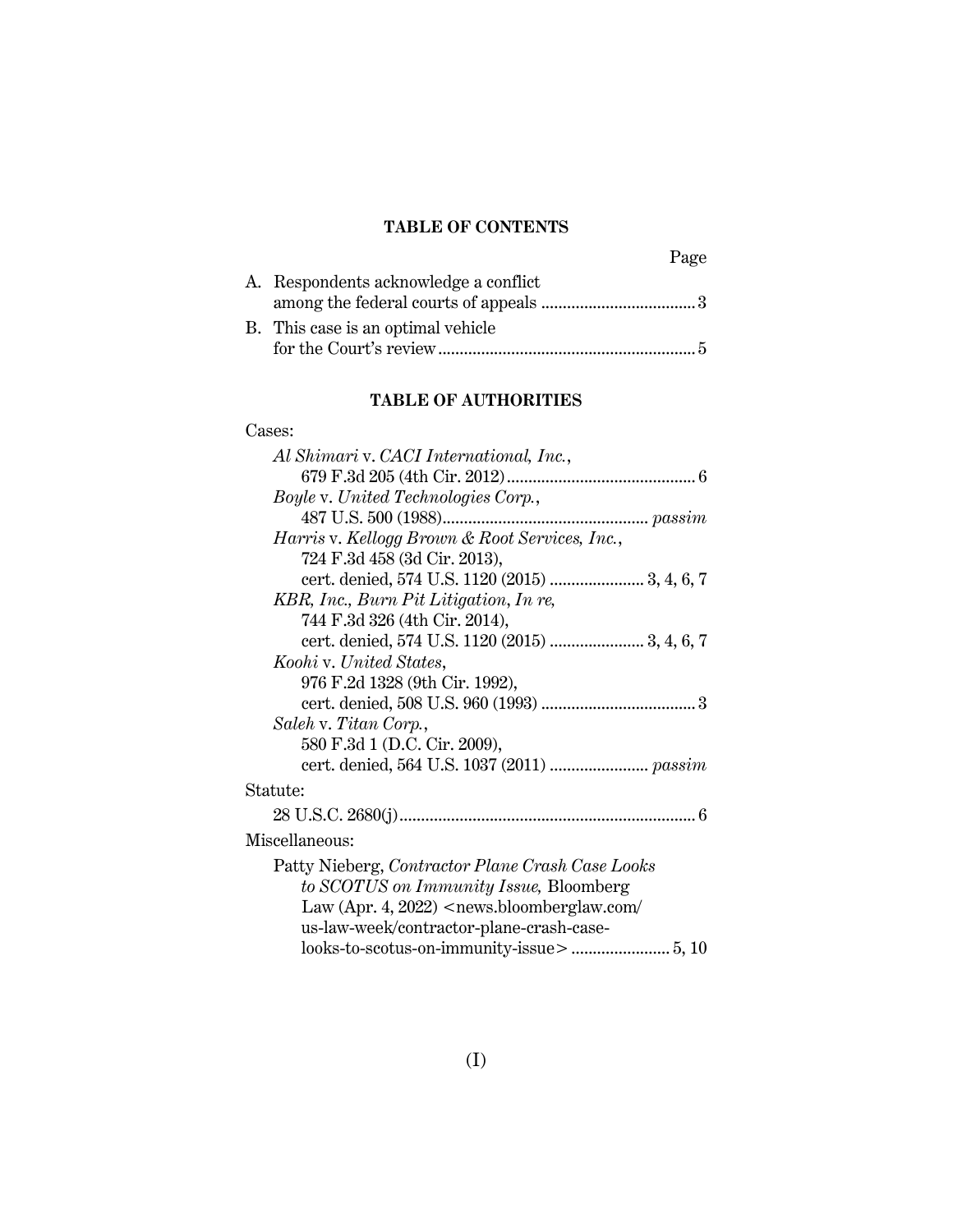## In the Supreme Court of the United States

No. 21-867

MIDWEST AIR TRAFFIC CONTROL SERVICE, INC., PETITIONER

*v.*

JESSICA T. BADILLA, ET AL.

*ON PETITION FOR A WRIT OF CERTIORARI TO THE UNITED STATES COURT OF APPEALS FOR THE SECOND CIRCUIT*

#### **REPLY BRIEF FOR THE PETITIONER**

Respondents do not contest the two points most salient to this Court's decision on certiorari. They acknowledge, albeit grudgingly, that the courts of appeals are divided on the proper test for determining the preemptive effect of the combatant-activities exception as applied to federal contractors. And they do not dispute that the question presented is important to both the federal government and its contractors, as petitioner's amici confirm.

Instead, respondents put all of their eggs in one basket: they contend that this is not an optimal case in which to address the question presented because petitioner could not prevail under any test. That contention is doubly wrong.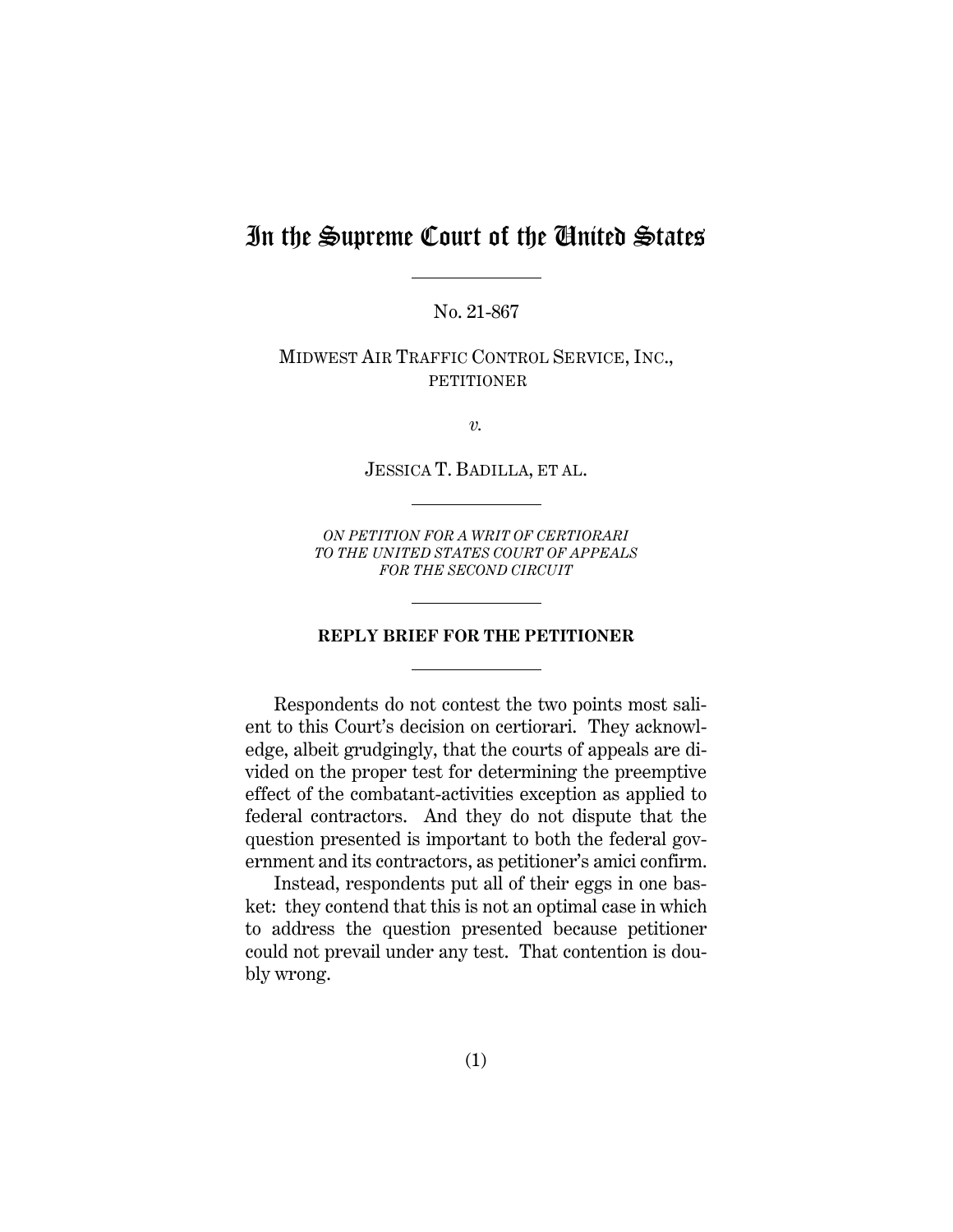As a preliminary matter, respondents are incorrect when they attempt to elevate their contention to the level of a vehicle problem. Respondents specifically assert that their claims cannot be preempted by the federal interests embodied in the Federal Tort Claims Act's combatant-activities exception because the conduct at issue was not a combatant activity and petitioner was not sufficiently integrated into combatant activities. But both assertions go to the application of the framework in *Boyle* v. *United Technologies Corp.*, 487 U.S. 500 (1988), which is itself the method for determining the reach of the federal interest in exempting combatant activities and the degree of connection required. Respondents are thus not raising any threshold issues; they are merely litigating the merits of the question presented.

In any event, respondents are also incorrect when they contend that their claims would not be preempted under any test. The court of appeals below expressly recognized that its test would have led to a different result if it had been applied in the D.C. Circuit. The reverse is also true. With its broader federal interest and looser causal connection, the D.C. Circuit's test would have triggered preemption here, as would the test proposed by the federal government, which is broader still. There can be no serious dispute that adoption of either test would be outcome-dispositive here.

Respondents' sole objection thus falters, and they provide no other reason for this Court to deny review. The Court should finally resolve the entrenched and expressly acknowledged circuit conflict on the question presented, and it should do so without further delay. The petition for a writ of certiorari should be granted.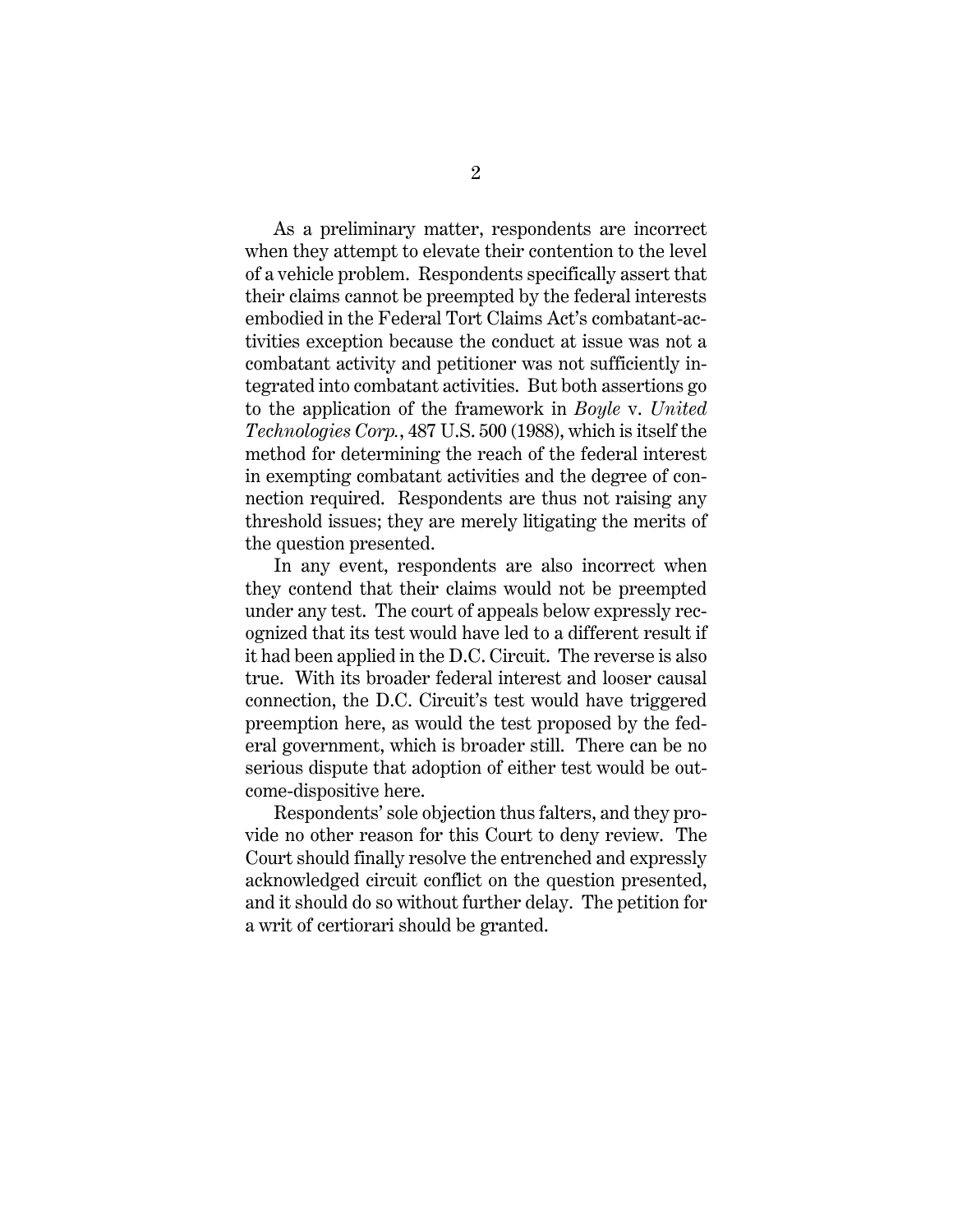#### **A. Respondents Acknowledge A Conflict Among The Federal Courts Of Appeals**

Respondents conceded below that the application of the combatant-activities exception to military contractors was the subject of a "substantial conflict in authorities," Resp. C.A. Br. 17, and they contended that the conflict warranted "further review and interpretation by the Supreme Court," *id*. at 26. Respondents now attempt to walk back that contention: while still acknowledging that there are "differences" in how the courts of appeals apply the reasoning of *Boyle* to the combatant-activities exception, respondents summarily characterize those "differences" as "minor variances." Br. in Opp. 2, 9. As the court below expressly recognized, however, the variances in the circuits' tests are far from minor; they can be outcomedispositive (as they are here). See Pet. App. 34a-35a.

1. In applying the *Boyle* framework to the combatant-activities exception, the courts of appeals have defined the relevant federal interest in three different ways. The Ninth Circuit viewed the exception as narrowly recognizing that "during wartime encounters no duty of reasonable care is owed to those against whom force is directed as a result of authorized military action." *Koohi* v. *United States*, 976 F.2d 1328, 1337 (1992), cert. denied, 508 U.S. 960 (1993). Under the D.C. Circuit's broader view, the interest is "the elimination of tort from the battlefield." *Saleh* v. *Titan Corp.*, 580 F.3d 1, 7 (2009), cert. denied, 564 U.S. 1037 (2011). And the Second, Third, and Fourth Circuits take a middle ground, viewing the interest as "foreclos[ing] state regulation of the military's battlefield conduct and decisions." *Harris* v. *Kellogg Brown & Root Services, Inc.*, 724 F.3d 458, 480 (3d Cir. 2013), cert. denied, 574 U.S. 1120 (2015); accord *In re KBR, Inc., Burn Pit Litigation*, 744 F.3d 326, 348 (4th Cir. 2014), cert. denied, 574 U.S. 1120 (2015); Pet. App. 32a-33a.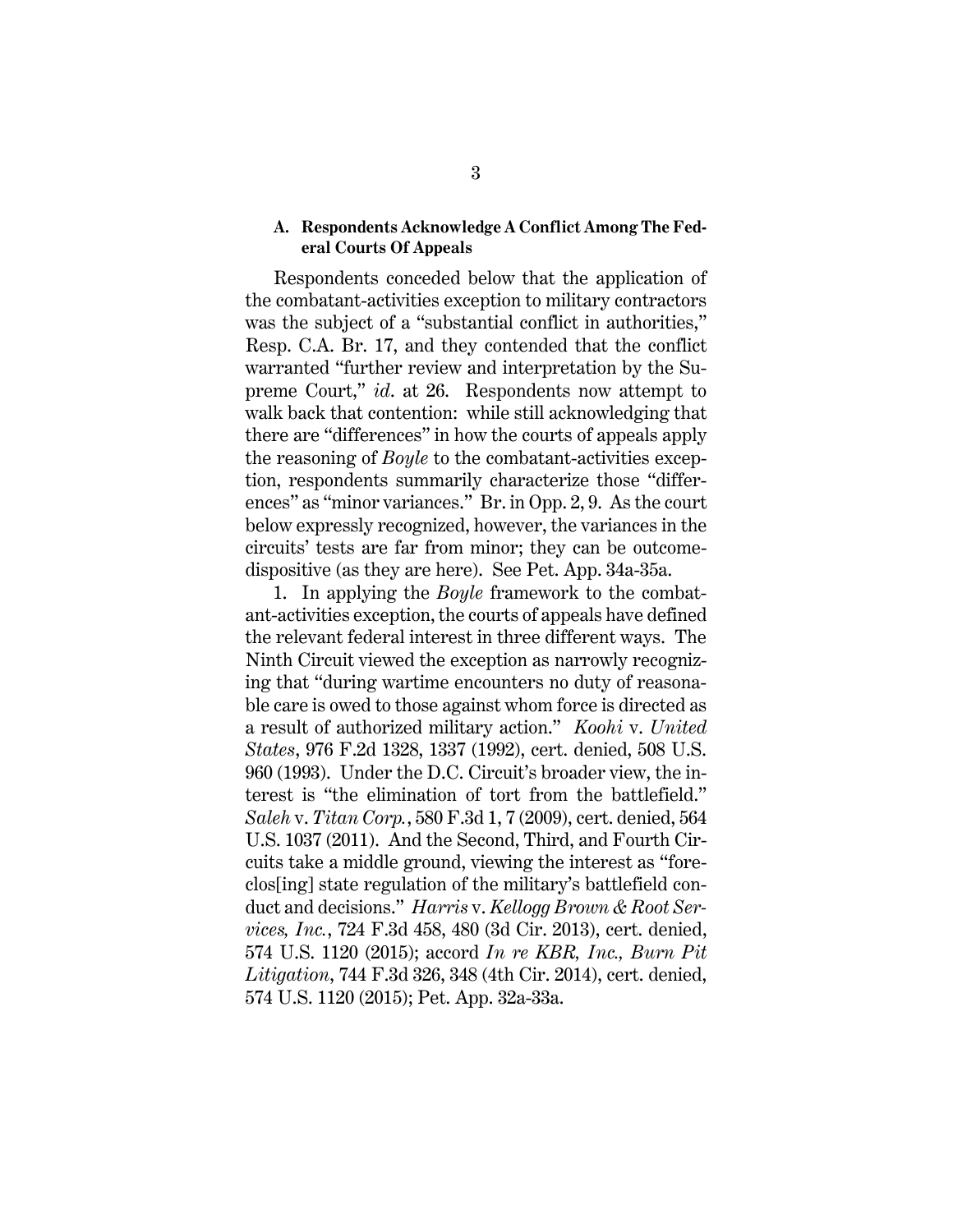2. The courts of appeals are also divided on the test to determine the appropriate scope of preemption. According to the D.C. Circuit, state-law tort claims are preempted when the military contractor is "integrated into combatant activities over which the military retains command authority." *Saleh*, 580 F.3d at 9. The Third and Fourth Circuits apply the same test, although their narrower definition of the federal interest results in correspondingly narrower displacement. See *KBR*, 744 F.3d at 351; *Harris*, 724 F.3d at 480-481. In the decision below, the Second Circuit adopted a new test, holding that a claim is preempted only where "(1) the claim arises out of the contractor's involvement in the military's combatant activities, and (2) the military specifically authorized or directed the action giving rise to the claim." Pet. App. 33a.

3. In weighing in on the question in earlier cases, the government has advanced a more expansive test than any of the circuits, under which a claim against a military contractor would be preempted if (1) "a similar claim against the United States would be within the FTCA's combatantactivities exception because it arises out of the military's combatant activities" and (2) "the contractor was acting within the scope of its contractual relationship with the federal government at the time of the incident out of which the claim arose." U.S. Br. at 15, *Kellogg Brown & Root Services, Inc.* v. *Harris*, 574 U.S. 1120 (2015) (No. 13-817).

Respondents do not dispute any of this. There is plainly a mature circuit conflict on the question presented—a question that the government has repeatedly said warrants this Court's review. This case provides an ideal opportunity in which to resolve that conflict.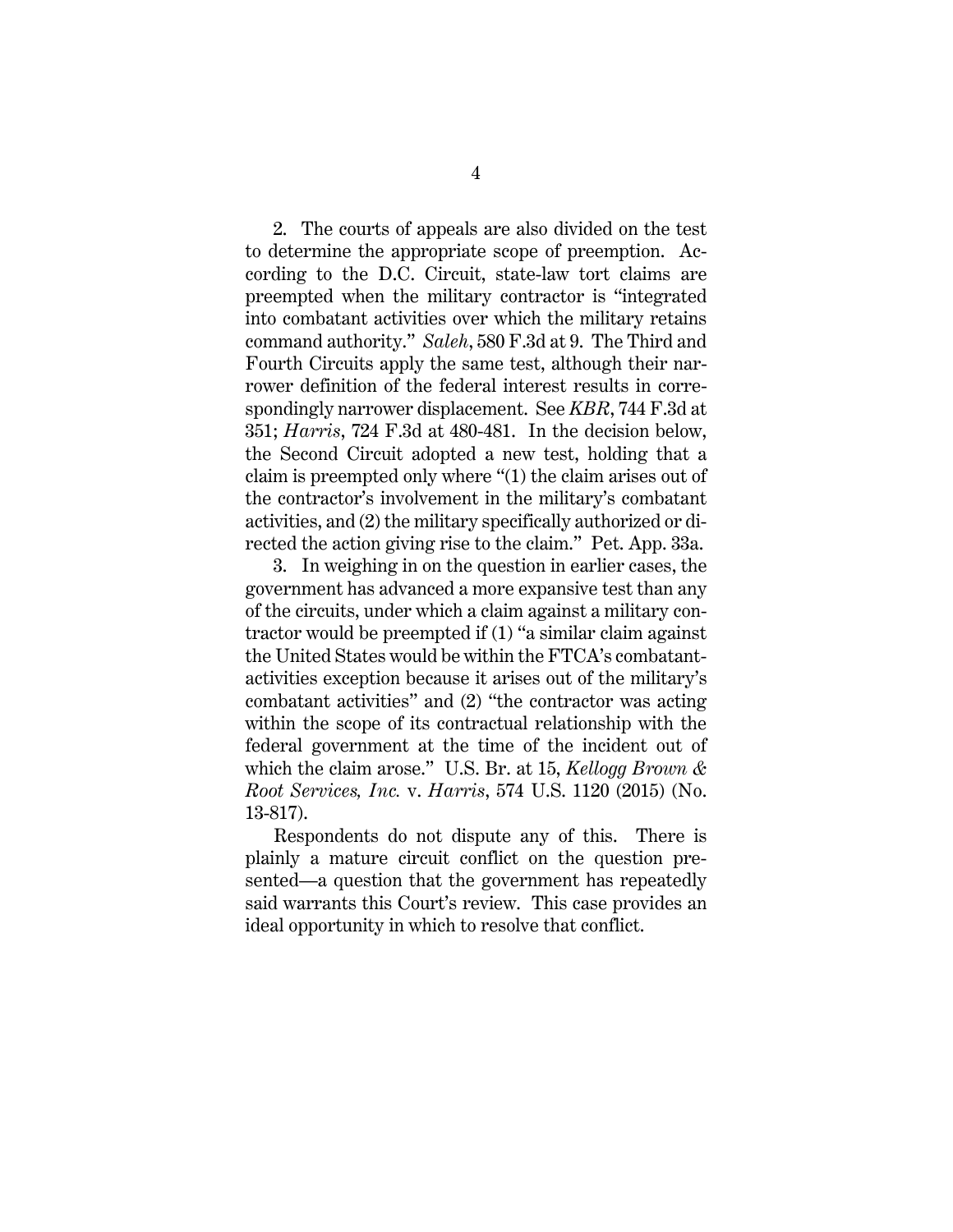#### **B. This Case Is An Optimal Vehicle For The Court's Review**

Tacitly recognizing the circuit conflict, respondents attempt to erect barriers to this Court's consideration. Specifically, respondents assert, first, that the conduct at issue was not a combatant activity (Br. in Opp. 8-15), and second, that petitioner was not sufficiently integrated into combatant activities (Br. in Opp. 15-19). But both issues go to the framing and application of the test for preemption; they present no obstacle to the Court's ability to resolve what the appropriate test should be.<sup>1</sup> Respondents concede that this case, which comes to the Court on a fully developed record and "[m]ost[ly] \* \* \* undisputed" facts, does not share any of the vehicle problems identified by the government in earlier cases. Br. in Opp. 5, 23; see Pet. 25-26. This case thus squarely presents an important question that the government, petitioner, and (until now) respondents have agreed warrants the Court's review.

1. Respondents first assert (Br. in Opp. 10-15) that the combatant-activities exception is not implicated at all because air traffic control operations are not "combatant activities." Respondents misapprehend how *Boyle* works. The *Boyle* framework is *itself* the method for determining the reach of the federal interest embodied in the combatant-activities exception and the degree of connection required for preemption of state-law claims against federal contractors. No court of appeals requires a threshold showing that the type of conduct at issue is a "combatant

 $\overline{a}$ 

 $1$  Respondents apparently recognize that there is no real obstacle to this Court's review. In a recent interview, respondents' counsel opined that it was unlikely the Court will deny certiorari outright. See Patty Nieberg, *Contractor Plane Crash Case Looks to SCOTUS on Immunity Issue*, Bloomberg Law (Apr. 4, 2022) <news.bloomberglaw.com/us-law-week/contractor-plane-crash-case-looks-to-scotus-on-immunity-issue> (Nieberg).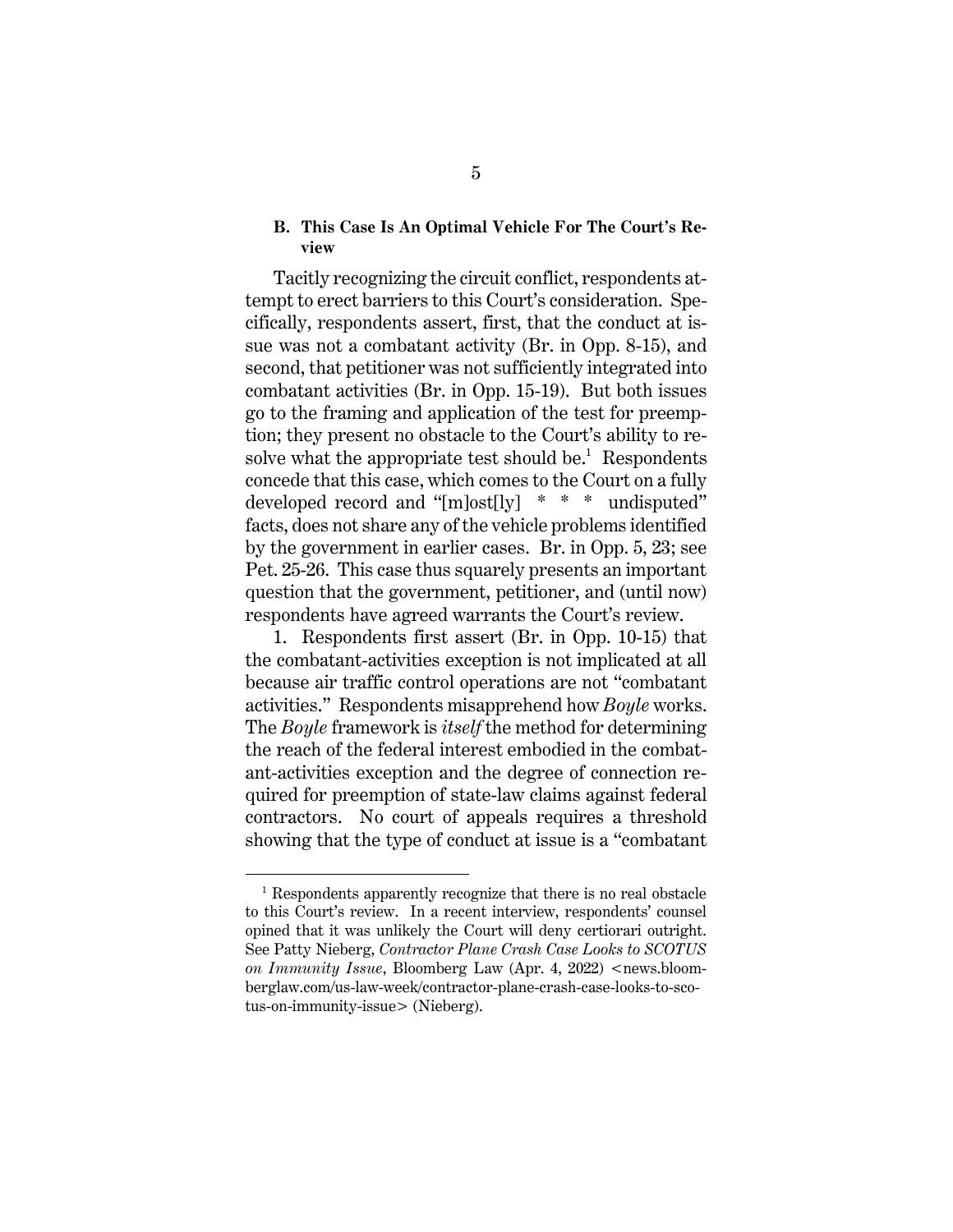activity" before undertaking the *Boyle* preemption analysis.

More generally, the relevant question cannot be whether the conduct at issue is itself a combatant activity, because the statute refers to claims "*arising out of* the combatant activities of the military." 28 U.S.C. 2680(j) (emphasis added). Noting that broad language, which "denote[s] *any* causal connection," the D.C. Circuit likened the reach of the combatant-activities exception to that of field preemption. *Saleh*, 580 F.3d at 6. Similarly, the Third and Fourth Circuits have recognized that "the phrase 'arising out of' suggests that this immunity is quite broad." *Harris*, 724 F.3d at 480; see *KBR*, 744 F.3d at 348; see also *Al Shimari* v. *CACI International, Inc.*, 679 F.3d 205, 236 (4th Cir. 2012) (Wilkinson, J., dissenting).

Consistent with *Boyle* and the statutory language, the circuits' various tests for preemption themselves account for whether the claims are adequately connected with combatant activities. Indeed, the first prong of the court of appeals' novel test asks whether "the claim arises out of the contractor's involvement in the military's combatant activities," taking into account the interest in "foreclosing state regulation of the military's battlefield decisionmaking." Pet. App. 32a-33a. Respondents may argue that the answer here should be no. But at most, that argument goes to the merits; it does not prevent the Court from determining the proper test for preemption.

In any event, the conduct at issue is adequately connected to combatant activities by any standard. It is undisputed that Kabul Airport "was the subject of insurgent attacks on [a] monthly basis"; that "the movement of troops and armed combat aircraft were among [the airport's] prime missions"; and that "the safe and efficient operation of the [airport's] air traffic control tower, a pivotal hub, was central to the combat mission of the United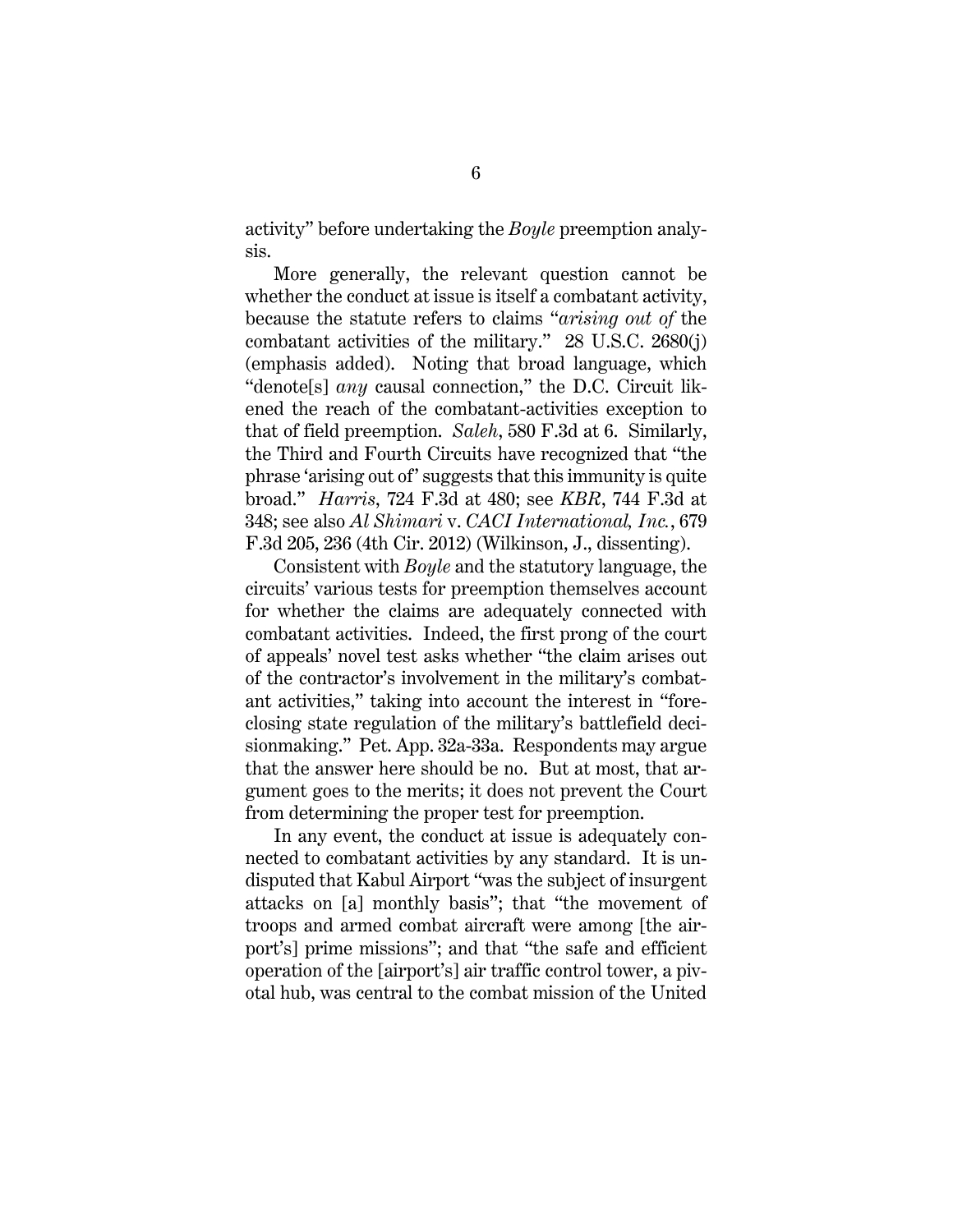States." Pet. App. 54a. Indeed, respondents themselves acknowledge that a causal connection "could be constructed from combat operations elsewhere in Afghanistan to air traffic control operations at [the airport]." Br. in Opp. 11.

In arguing that such a connection is too "loose" to qualify, see Br. in Opp. 11, respondents advocate for a test more stringent than any court has adopted. It is difficult to see why operating a mission-critical airfield that is subject to regular enemy attacks is any less connected to combatant activities than the construction of military facilities in combat zones. See *KBR*, 744 F.3d at 351; *Harris*, 724 F.3d at 481. Both activities provide necessary support to military engaged in actual hostilities, and it would be implausible to suggest that the hostilities must be occurring at the exact moment the tort claim arises. Cf. Br. in Opp. 11, 13 (citing the absence of "abnormal operations" "on October 12"). It is thus unsurprising that, as respondents concede (Br. in Opp. 15 n.5), the court of appeals did not decide the case based on the first prong of its test. See Pet. App. 35a.

2. Respondents proceed to refashion the foregoing argument (Br. in Opp. 15-19) into an argument under the first prong of the test adopted by other circuits: namely, whether the contractor was "integrated into combatant activities." See *KBR*, 744 F.3d at 351; *Harris*, 724 F.3d at 480-481; *Saleh*, 580 F.3d at 9. Respondents make the sweeping claim that petitioner was not sufficiently integrated into combatant activities under any of the circuits' tests. Once again, that claim goes to the merits of the preemption question. And once again, in claiming to apply the existing tests, respondents badly misconstrue them. Respondents seek to narrow the D.C. Circuit's standard beyond recognition, while effectively conceding that the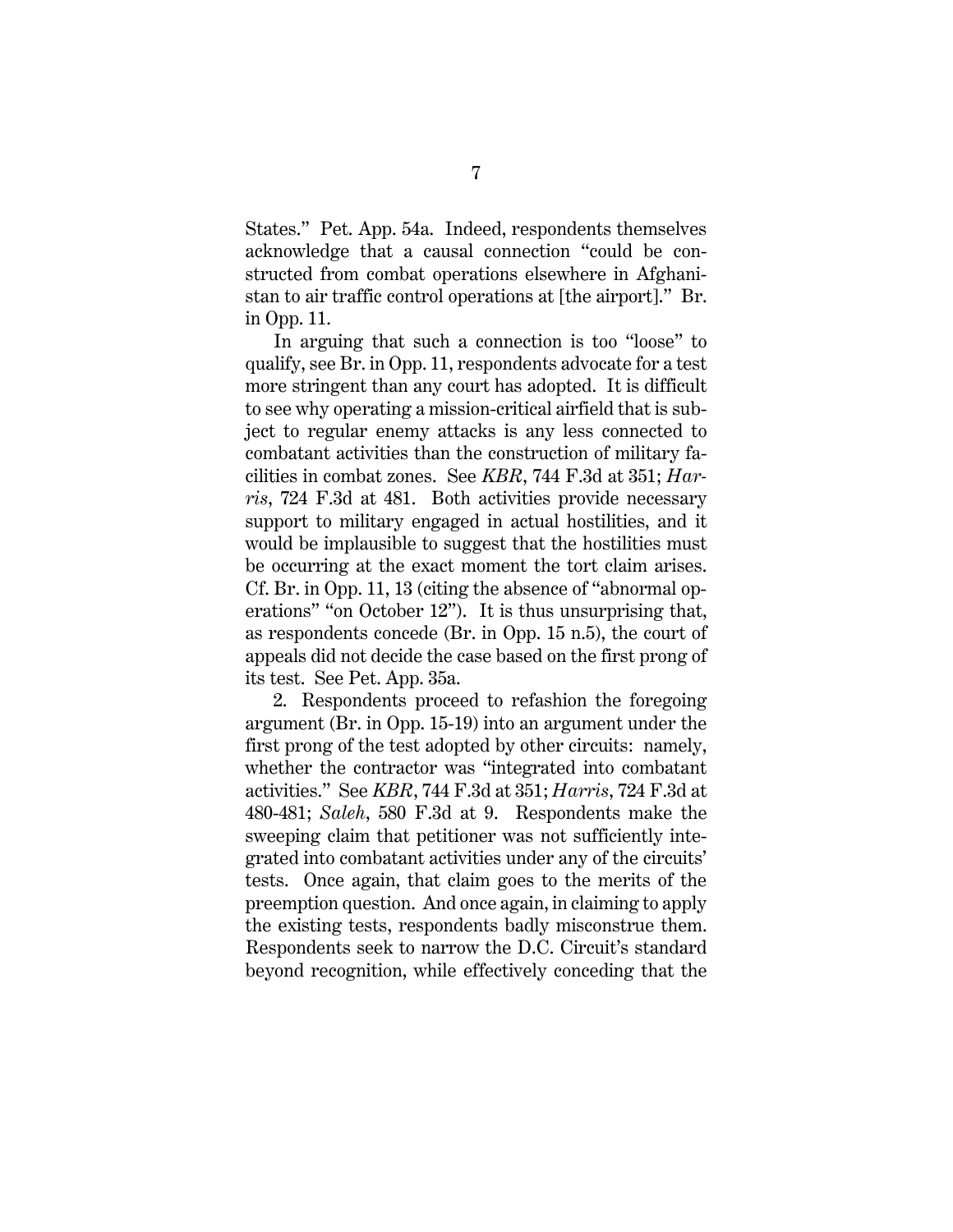test proposed by the federal government would lead to a different outcome.

Purporting to apply the D.C. Circuit's test, respondents argue (Br. in Opp. 16, 18) that their claims are not preempted because petitioner's allegedly tortious conduct did not "result from the government's authorization or direction" and was not "carried out in reliance upon explicit or implicit government commands." But that is not what the D.C. Circuit requires. In *Saleh*, the D.C. Circuit rejected the district court's focus on whether the military had "direct command and exclusive operational control" over the contractors' actions. 580 F.3d at 8. Instead, the D.C. Circuit asked whether the contractors "were in fact integrated and performing a common mission with the military under ultimate military command." *Id*. at 6-7. The fact that the contractors' employees "were expected to report to their civilian supervisors[] as well as the military chain of command" did not "detract meaningfully from the military's operational control." *Id*. at 4-5. That was true even though the plaintiffs did not allege that the defendants' actions were "'directed' or 'authorized' by U.S. military personnel." Pet. App. 24a (discussing *Saleh*); cf. *id*. at 33a (adopting that requirement).

The air traffic services at issue here would plainly satisfy the D.C. Circuit's test. See Pet. 19-22. Petitioner's employees were "performing a common mission with the military under ultimate military command." *Saleh*, 580 F.3d at 7. They were hired to replace Air Force controllers and provide air traffic services, thereby "supporting joint services military personnel, host nation military, and coalition forces." C.A. App. 492-493, 571-572, 1946-1947. Petitioner's personnel were also "subject to military direction," *Saleh*, 580 F.3d at 6-7, as they took direction from Air Force officers who retained "operational control" at Kabul Airport, C.A. App. 492-493, 571-572, and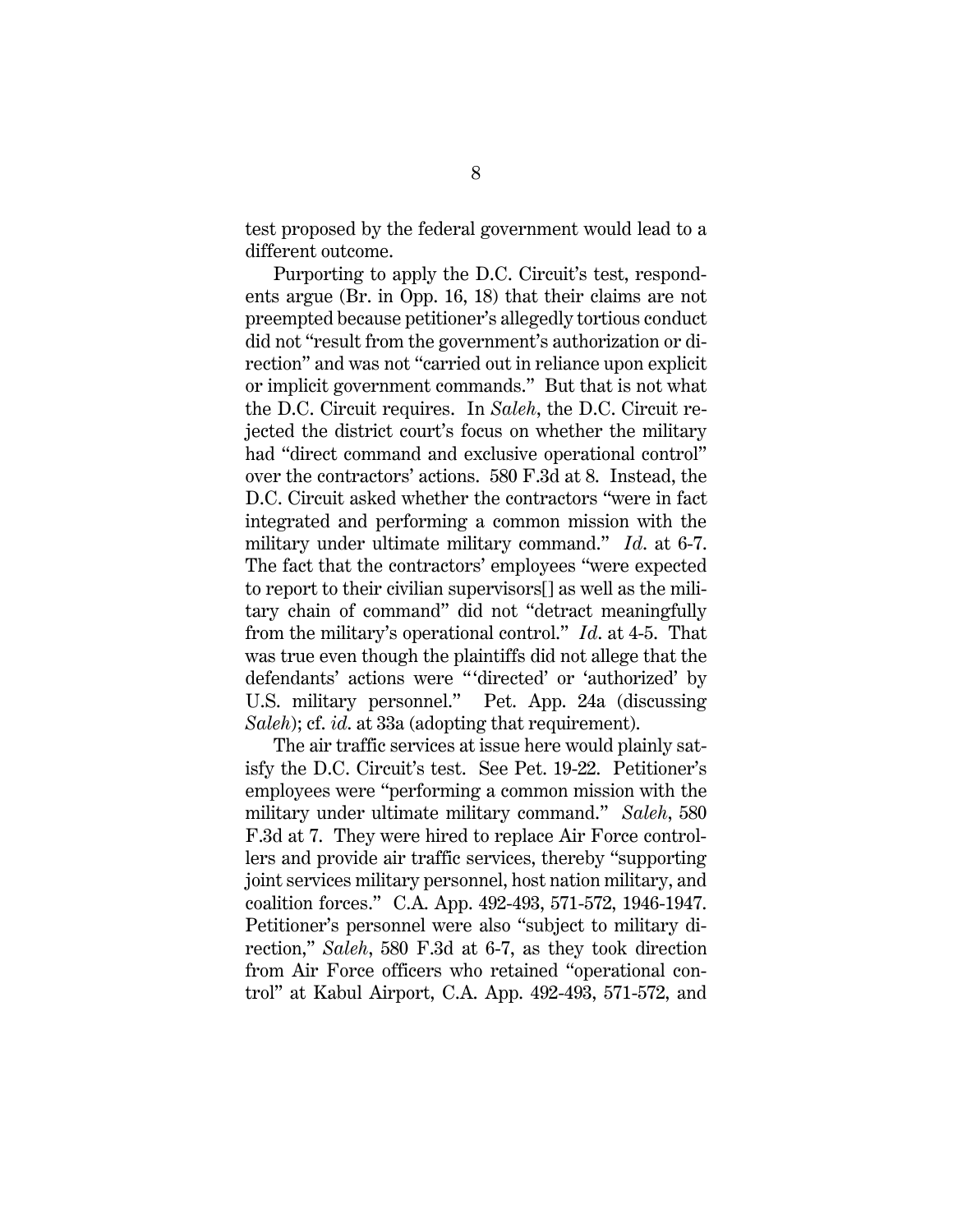they were required to reside on base under the direction of United States military officers, *id*. at 1809. Under *Saleh*, respondents' claims would be preempted.

In attempting to resist that conclusion, respondents simply highlight the existence of the circuit conflict. For example, respondents argue (Br. in Opp. 19) that their claims are not preempted because there was no contractual obligation with the federal government that petitioner would have violated by complying with its duty of care under state tort law. But the D.C. Circuit rejected precisely that standard: "the relevant question is not so much whether the substance of the federal duty is inconsistent with the hypothetical duty imposed by the state," but instead whether "the imposition *per se*" of the state tort law is "in conflict with the pursuit of warfare." *Saleh*, 580 F.3d at 7. As the D.C. Circuit recognized, the federal government's "interest in combat" is "*always* precisely contrary to the imposition of a non-federal tort duty." *Ibid*. (emphasis added; internal quotation marks and citation omitted). Just as "the plaintiffs' claims in *Saleh* \* \* \* would not be preemspted" under the Second Circuit's test, Pet. App. 34a-35a, respondents' claims here *would* be preempted under the D.C. Circuit's test.

As respondents effectively concede, the outcome of this case would also have been different if the court of appeals had applied the test advanced by the federal government in earlier cases—a test respondents disparage for "misappl[ying] *Boyle*." Br. in Opp. 18 n.7; see Pet. 19-21. In response to calls for the Solicitor General's views in three cases, the government has consistently taken the position that the combatant-activities exception broadly applies to "claims seeking redress for injuries caused by combat support activities," including where the contractor "allegedly violated the terms of the contract or took steps not specifically called for in the contract." U.S. Br.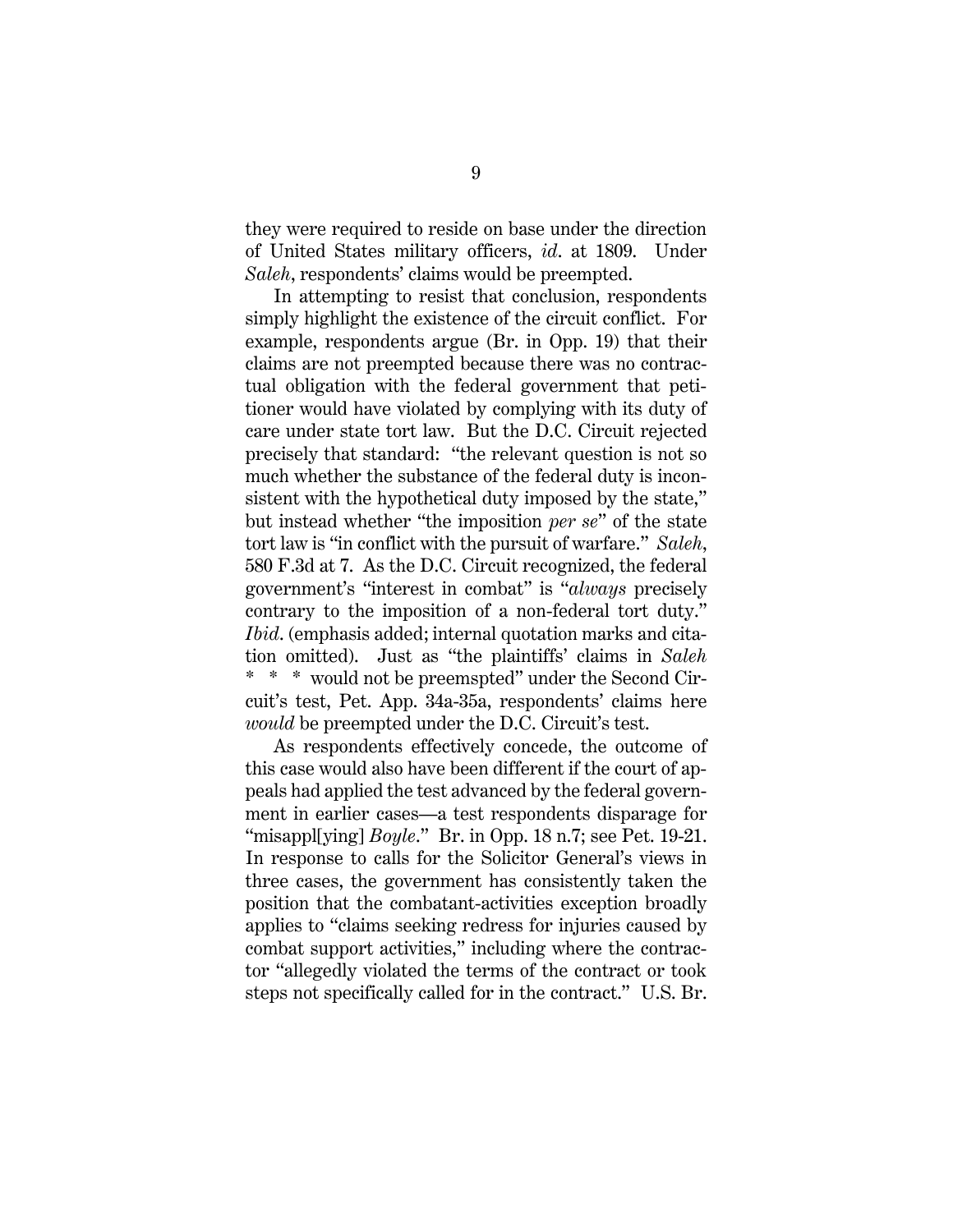at 15-16, *Harris*, *supra*; see U.S. Br. at 15-16, *KBR, Inc.*  v. *Metzgar,* 574 U.S. 1120 (2015) (No. 13-1241*)*; U.S. Br. at 16-17, *Saleh* v. *Titan Corp.*, 564 U.S. 1037 (2011) (No. 09- 1313). 2 As respondents correctly note, that approach "would insulate contractors from liability even when their conduct does *not* result from military decisions or orders," Br. in Opp. 18 n.7 (citation omitted)—which is precisely what respondents allege is the case here.

At bottom, respondents are litigating the core merits questions that this Court would have to address once certiorari is granted. Of course, respondents are free to advance those arguments should the Court grant review. For now, it suffices to say that there is a significant dispute as to the proper test for preemption (and the correct outcome under that test). The Court's review is accordingly warranted.

3. Most ambitiously, respondents contend (Br. in Opp. 20-23) that this Court should not extend *Boyle* beyond the confines of the discretionary-function exception. But that contention boils down to a disagreement with *Boyle* itself—which respondents criticize as "difficult to square with this Court's more recent hostility to federal common lawmaking." Br. in Opp. 21.

As respondents recognize (Br. in Opp. 1-2), every court of appeals that has considered the question has extended *Boyle* to the combatant-activities exception, albeit with inconsistent and conflicting approaches. But to the extent respondents suggest that the Court should revisit *Boyle*, that is all the more reason to grant review. As with

 $\overline{a}$ 

<sup>&</sup>lt;sup>2</sup> In light of the government's concededly consistent position across those cases, see Nieberg, *supra* (quoting respondents' counsel), calling for the views of the Solicitor General for a fourth time would be unlikely to add anything new. Instead, it would merely lead to delay in resolving a question that the government has already said warrants the Court's review.